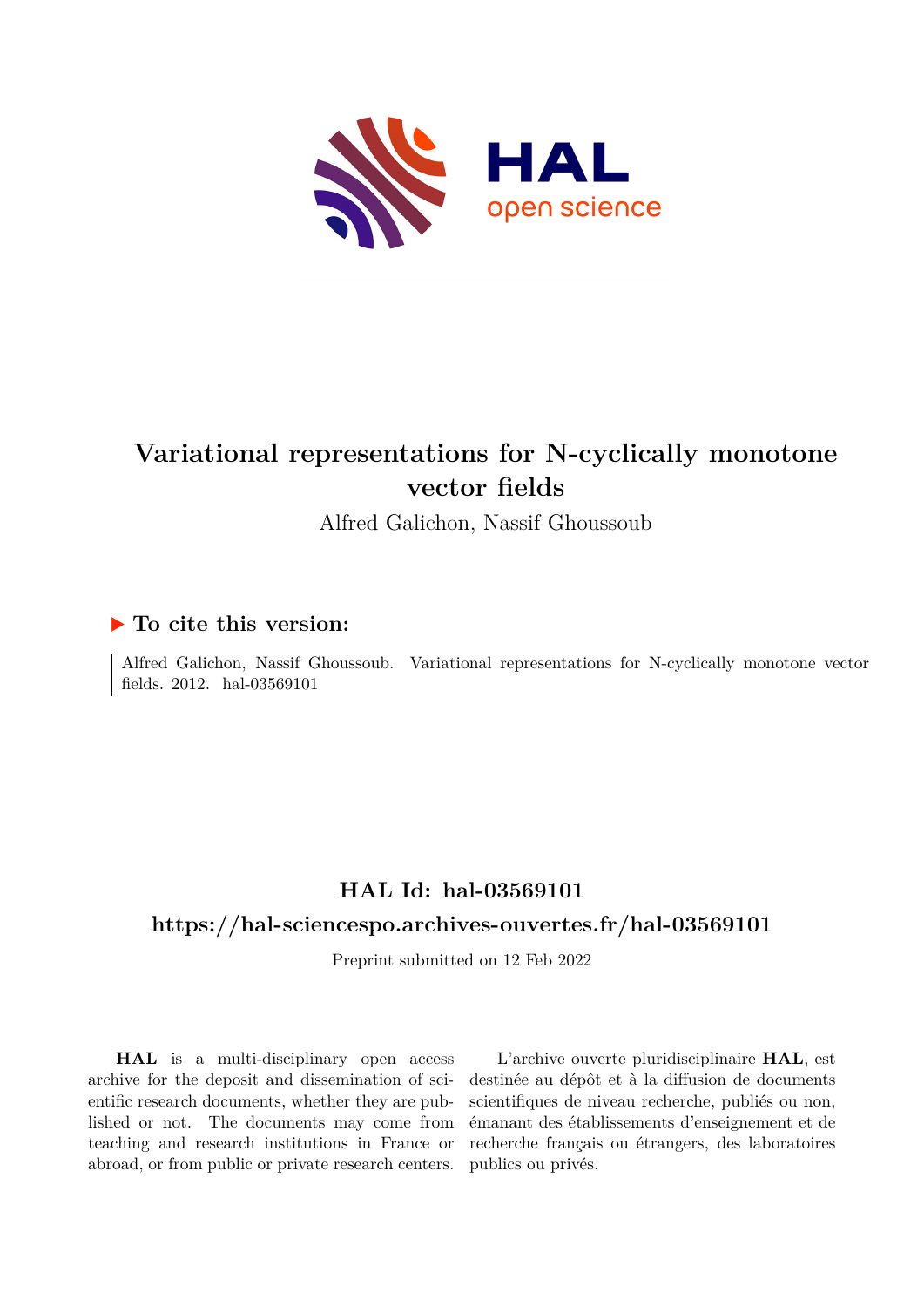Alfred Galichon<sup>∗</sup>

Economics Department Sciences Po Paris 28 rue des Saints-Pères, 75007 Paris France alfred.galichon@sciences-po.fr

Nassif Ghoussoub†

Department of Mathematics University of British Columbia Vancouver BC Canada V6T 1Z2 nassif@math.ubc.ca

July 10, 2012; Revised December 23, 2012

#### Abstract

Given a convex bounded domain  $\Omega$  in  $\mathbb{R}^d$  and an integer  $N \geq 2$ , we associate to any jointly Nmonotone  $(N-1)$ -tuplet  $(u_1, u_2, ..., u_{N-1})$  of vector fields from  $\Omega$  into  $\mathbb{R}^d$ , a Hamiltonian H on  $\mathbb{R}^d$  ×  $\mathbb{R}^d...\times\mathbb{R}^d$ , that is concave in the first variable, jointly convex in the last  $(N-1)$  variables such that for almost all  $x \in \Omega$ ,

$$
(u_1(x), u_2(x), ..., u_{N-1}(x)) = \nabla_{2,...,N} H(x, x, ..., x).
$$

Moreover, H is N-sub-antisymmetric, meaning that  $\sum_{i=0}^{N-1} H(\sigma^i(\mathbf{x})) \leq 0$  for all  $\mathbf{x} = (x_1, ..., x_N) \in \Omega^N$ ,  $\sigma$ being the cyclic permutation on  $\mathbb{R}^d$  defined by  $\sigma(x_1, x_2, ..., x_N) = (x_2, x_3, ..., x_N, x_1)$ . Furthermore, H is N-antisymmetric in a sense to be defined below. This can be seen as an extension of a theorem of E. Krauss, which associates to any monotone operator, a concave-convex antisymmetric saddle function. We

also give various variational characterizations of vector fields that are almost everywhere N-monotone, showing that they are dual to the class of measure preserving N-involutions on  $\Omega$ .

### 1 Introduction

Given a domain  $\Omega$  in  $\mathbb{R}^d$ , recall that a single-valued map u from  $\Omega$  to  $\mathbb{R}^d$  is said to be N-cyclically monotone if for every cycle  $x_1, ..., x_N, x_{N+1} = x_1$  of points in  $\Omega$ , one has

$$
\sum_{i=1}^{N} \left\langle u(x_i), x_i - x_{i+1} \right\rangle \ge 0. \tag{1}
$$

A classical theorem of Rockafellar [\[10\]](#page-13-0) states that a map u from  $\Omega$  to  $\mathbb{R}^d$  is N-cyclically monotone for every  $N \geq 2$  if and only if

$$
u(x) \in \partial \phi(x) \text{ for all } x \in \Omega,
$$
\n<sup>(2)</sup>

where  $\phi : \mathbb{R}^d \to \mathbb{R}$  is a convex function. On the other hand, a result of E. Krauss [\[9\]](#page-13-1) yields that u is a monotone map, i.e., a 2-cyclically monotone map, if and only if

$$
u(x) \in \partial_2 H(x, x) \text{ for all } x \in \Omega,
$$
\n
$$
(3)
$$

where H is a concave-convex antisymmetric Hamiltonian on  $\mathbb{R}^d \times \mathbb{R}^d$ , and  $\partial_2 H$  is the subdifferential of H as a convex function in the second variable.

In this paper, we extend the result of Krauss to the class of N-cyclically monotone vector fields, where  $N \geq 3$ . We shall give a representation for a family of  $(N-1)$  vector fields, which may or may not be individually N-cyclically monotone. Here is the needed concept.

<sup>∗</sup>This research has received funding from the European Research Council under the European Union's Seventh Framework Programme (FP7/2007-2013) / ERC grant agreement n°313699. Support from FiME, Laboratoire de Finance des Marchés de l'Energie (www.fime-lab.org) is gratefully acknowledged.

<sup>†</sup>Partially supported by a grant from the Natural Sciences and Engineering Research Council of Canada.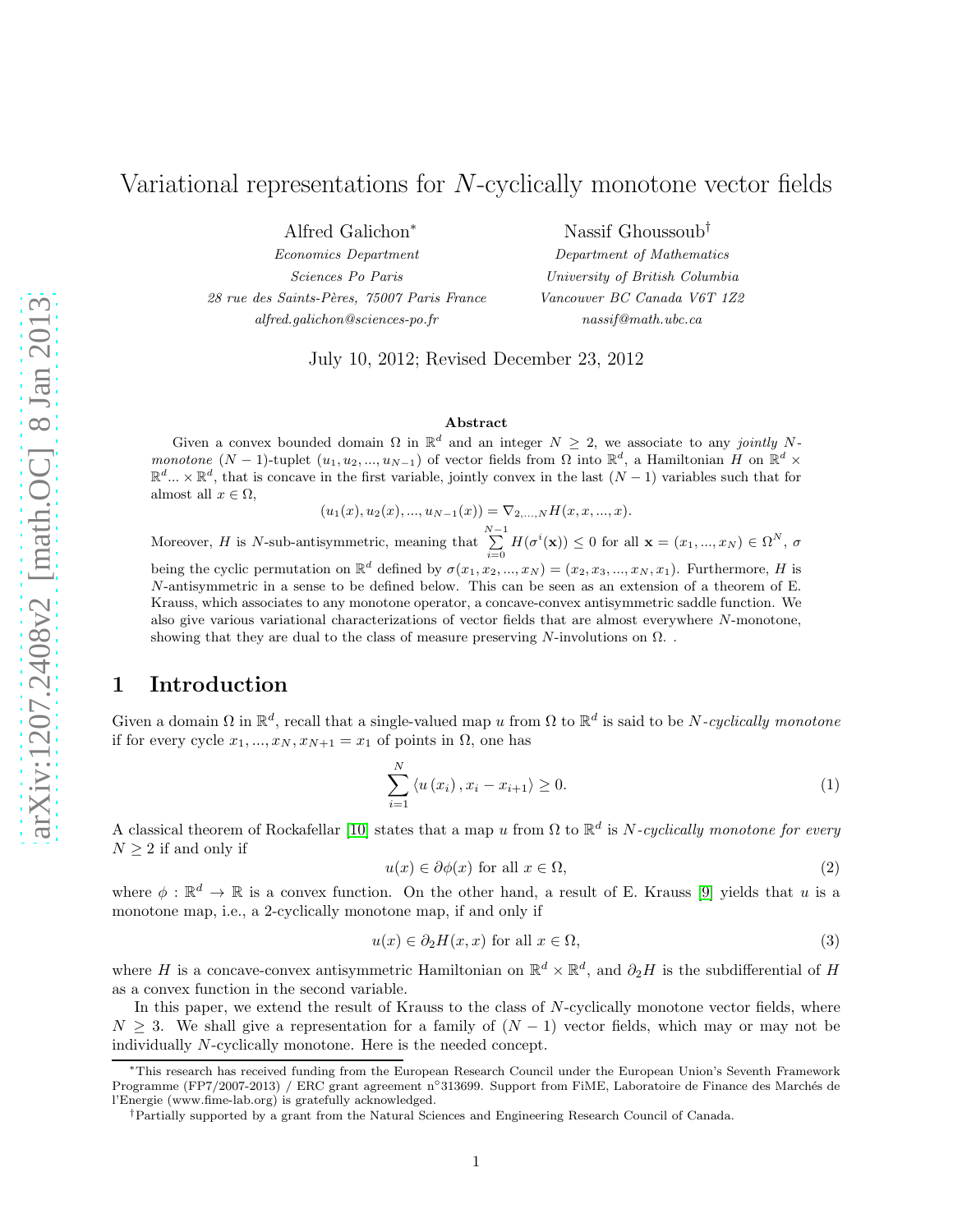**Definition 1** Let  $u_1, ..., u_{N-1}$  be bounded vector fields from a domain  $\Omega \subset \mathbb{R}^d$  into  $\mathbb{R}^d$ . We shall say that the  $(N-1)$ -tuple  $(u_1, u_2, ..., u_{N-1})$  is jointly N-monotone, if for every cycle  $x_1, ..., x_{N+\ell}$  of points in  $\Omega$  such that  $x_{N+i} = x_i$  for  $1 \leq i \leq \ell$ , one has

$$
\sum_{i=1}^{N} \sum_{\ell=1}^{N-1} \langle u_l(x_i), x_i - x_{l+i} \rangle \ge 0.
$$
 (4)

#### Examples of jointly N-monotone families of vector fields:

- It is clear that  $(u, 0, 0, \ldots, 0)$  is jointly N-monotone if and only if u is N-monotone.
- More generally, if each  $u_\ell$  is N-monotone, then the family  $(u_1, u_2, ..., u_{N-1})$  is jointly N-monotone. Actually, one only needs that for  $1 \leq \ell \leq N-1$ , the vector field  $u_{\ell}$  be  $(N, \ell)$ -monotone, in the following sense: for every cycle  $x_1, ..., x_{N+\ell}$  of points in  $\Omega$  such that  $x_{N+i} = x_i$  for  $1 \le i \le \ell$ , we have

$$
\sum_{i=1}^{N} \left\langle u_{\ell}(x_i), x_i - x_{\ell+i} \right\rangle \ge 0. \tag{5}
$$

This notion is sometimes weaker than N-monotonicity since if  $\ell$  divides N, then it suffices for u to be  $\frac{N}{\ell}$ -monotone in order to be an  $(N, \ell)$ -monotone vector field. For example, if  $u_1$  and  $u_3$  are 4-monotone operators and  $u_2$  is 2-monotone, then the triplet  $(u_1, u_2, u_3)$  is jointly 4-monotone.

• Another example is when  $(u_1, u_2, u_3)$  are vector fields such that  $u_2$  is 2-monotone and

$$
\langle u_1(x) - u_3(y), x - y \rangle \ge 0
$$
 for every  $x, y \in \mathbb{R}^d$ .

In this case, the triplet  $(u_1, u_2, u_3)$  is jointly 4-monotone. In particular, if  $u_1$  and  $u_2$  are both 2monotone, then the triplet  $(u_1, u_2, u_1)$  is jointly 4-monotone.

• More generally, it is easy to show that  $(u, u, ..., u)$  is jointly N-monotone if and only if u is 2-cyclically monotone.

In the sequel, we shall denote by  $\sigma$  the cyclic permutation on  $\mathbb{R}^d \times \ldots \times \mathbb{R}^d$ , defined by

$$
\sigma(x_1, x_2, ..., x_{N-1}, x_N) = (x_2, x_3, ..., x_N, x_1),
$$

and consider the family of continuous N-antisymmetric Hamiltonians on  $\Omega^N$ , that is

<span id="page-2-0"></span>
$$
\mathcal{H}_N(\Omega) = \{ H \in C(\Omega^N) ; \sum_{i=0}^{N-1} H(\sigma^i(x_1, ..., x_N)) = 0 \}
$$
\n(6)

We shall say that H is N-sub-antisymmetric on  $\Omega$  if

$$
\sum_{i=0}^{N-1} H(\sigma^i(x_1, ..., x_N)) \le 0 \text{ on } \Omega^N \text{ and } H(x, x, ..., x) = 0 \text{ on the diagonal.}
$$
 (7)

We shall also say that a function F of two variables is N-cyclically sub-antisymmetric on  $\Omega$ , if

$$
F(x, x) = 0 \text{ and } \sum_{i=1}^{N} F(x_i, x_{i+1}) \le 0 \text{ for all cyclic families } x_1, ..., x_N, x_{N+1} = x_1 \text{ in } \Omega. \tag{8}
$$

Note that if a function  $H(x_1, ..., x_N)$  N-sub-antisymmetric and if it only depends on the first two variables, then the function  $F(x_1, x_2) := H(x_1, x_2, ..., x_N)$  is N-cyclically sub-antisymmetric.

We associate to any function H on  $\Omega^N$ , the following functional on  $\Omega \times (\mathbb{R}^d)^{N-1}$ ,

$$
L_H(x, p_1, ..., p_{N-1}) = \sup \left\{ \sum_{i=1}^{N-1} \langle p_i, y_i \rangle - H(x, y_1, ..., y_{N-1}); y_i \in \Omega \right\}.
$$
 (9)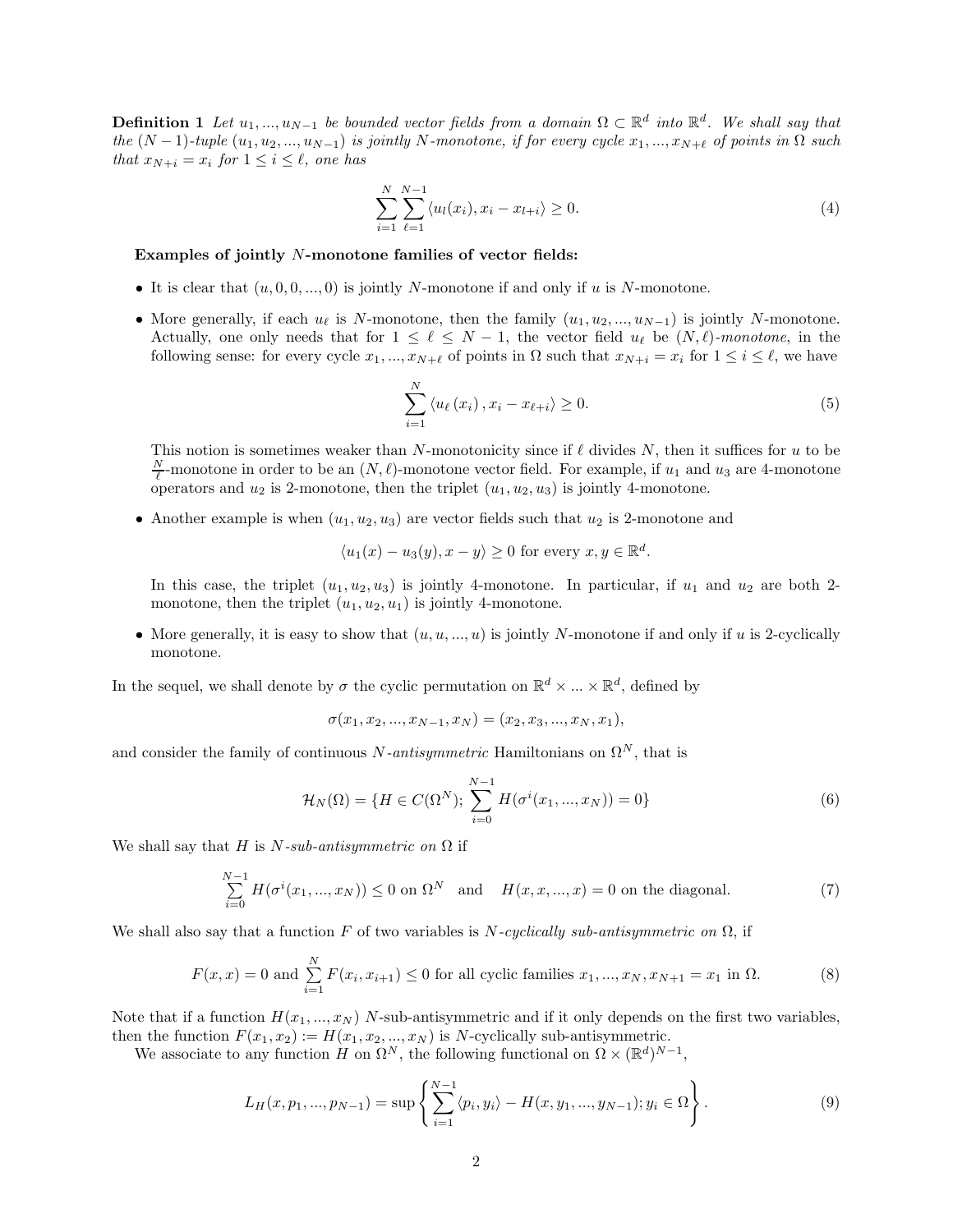Note that if  $\Omega$  is convex and if H is convex in the last  $(N-1)$  variables, then  $L_H$  is nothing but the Legendre transform of  $\tilde{H}$  with respect to the last  $(N-1)$  variables, where  $\tilde{H}$  is the extension of H over  $(\mathbb{R}^d)^N$ , defined as:  $\tilde{H} = H$  on  $\Omega^N$  and  $\tilde{H} = +\infty$  outside of  $\Omega^N$ . Since  $H(x, ..., x) = 0$  for any  $H \in \mathcal{H}_N(\Omega)$ , then for any such H, we have for  $x \in \Omega$  and  $p_1, ..., p_{N-1} \in \mathbb{R}^d$ ,

$$
L_H(x, p_1, ..., p_{N-1}) \ge \sum_{i=1}^{N-1} \langle x, p_i \rangle.
$$
 (10)

To formulate variational principles for such vector fields, we shall consider the class of  $\sigma$ -invariant probability measures on  $\Omega^N$ , which are those  $\pi \in \mathcal{P}(\Omega^N)$  such that for all  $h \in L^1(\Omega^N, d\pi)$ , we have

$$
\int_{\Omega^N} h(x_1, ..., x_N) d\pi = \int_{\Omega^N} h(\sigma(x_1, ..., x_N)) d\pi.
$$
\n(11)

We denote

$$
\mathcal{P}_{sym}(\Omega^N) = \{ \pi \in \mathcal{P}(\Omega^N) ; \ \pi \ \sigma\text{-invariant probability on } \Omega^N \}. \tag{12}
$$

For a given probability measure  $\mu$  on  $\Omega$ , we also consider the class

$$
\mathcal{P}_{sym}^{\mu}(\Omega^N) = \{ \pi \in \mathcal{P}_{sym}(\Omega^N); \text{proj}_1 \pi = \mu \},\tag{13}
$$

i.e., the set of all  $\pi \in \mathcal{P}_{sym}(\Omega^N)$  with a given first marginal  $\mu$ , meaning that

$$
\int_{\Omega^N} f(x_1) d\pi(x_1, ..., x_N) = \int_{\Omega} f(x_1) d\mu(x_1)
$$
 for every  $f \in L^1(\Omega, \mu)$ . (14)

Consider now the set  $\mathcal{S}(\Omega,\mu)$  of  $\mu$ -measure preserving transformations on  $\Omega$ , which can be identified with a closed subset of the sphere of  $L^2(\Omega, \mathbb{R}^d)$ . We shall also consider the subset of  $\mathcal{S}(\Omega, \mu)$  consisting of Ninvolutions, that is

$$
\mathcal{S}_N(\Omega,\mu) = \{ S \in \mathcal{S}(\Omega,\mu); S^N = I \mu \text{ a.e.} \}.
$$

#### 2 Monotone vector fields and N-antisymmetric Hamiltonians

<span id="page-3-2"></span>In this section, we establish the following extension of a theorem of Krauss.

**Theorem 2** Let  $N \geq 2$  be an integer, and consider  $u_1, ..., u_{N-1}$  to be bounded vector fields from a convex domain  $\Omega \subset \mathbb{R}^d$  into  $\mathbb{R}^d$ .

1. If the  $(N-1)$ -tuple  $(u_1,...,u_{N-1})$  is jointly N-monotone, then there exists an N-sub-antisymmetric Hamiltonian H that is concave in the first variable, convex in the other  $(N-1)$  variables such that

<span id="page-3-0"></span>
$$
(u_1(x),...,u_{N-1}(x)) = \nabla_{2,...,N} H(x,x,...,x) \quad \text{for a.e. } x \in \Omega. \tag{15}
$$

Moreover, H is N-antisymmetric in the following sense

<span id="page-3-1"></span>
$$
H(x_1, x_2, ..., x_N) + H_{2,...,N}(x_1, x_2, ..., x_N) = 0,
$$
\n(16)

where  $H_{2,\ldots,N}$  is the concavification of the function  $K(\mathbf{x}) = \sum_{n=1}^{N-1}$  $i=1$  $H(\sigma^i(\mathbf{x}))$  with respect to the last  $(N-1)$ variables.

Furthermore, there exists a continuous N-antisymmetric Hamiltonian  $\overline{H}$  on  $\Omega^N$ , such that

<span id="page-3-3"></span>
$$
L_{\bar{H}}(x, u_1(x), u_2(x), ..., u_{N-1}(x)) = \sum_{i=1}^{N-1} \langle u_i(x), x \rangle \text{ for all } x \in \Omega.
$$
 (17)

2. Conversely, if  $(u_1, ..., u_{N-1})$  satisfy [\(15\)](#page-3-0) for some N-sub-antisymmetric Hamiltonian H that is concave in the first variable, convex in the other variables, then the  $(N-1)$ -tuple  $(u_1, ..., u_{N-1})$  is jointly N monotone.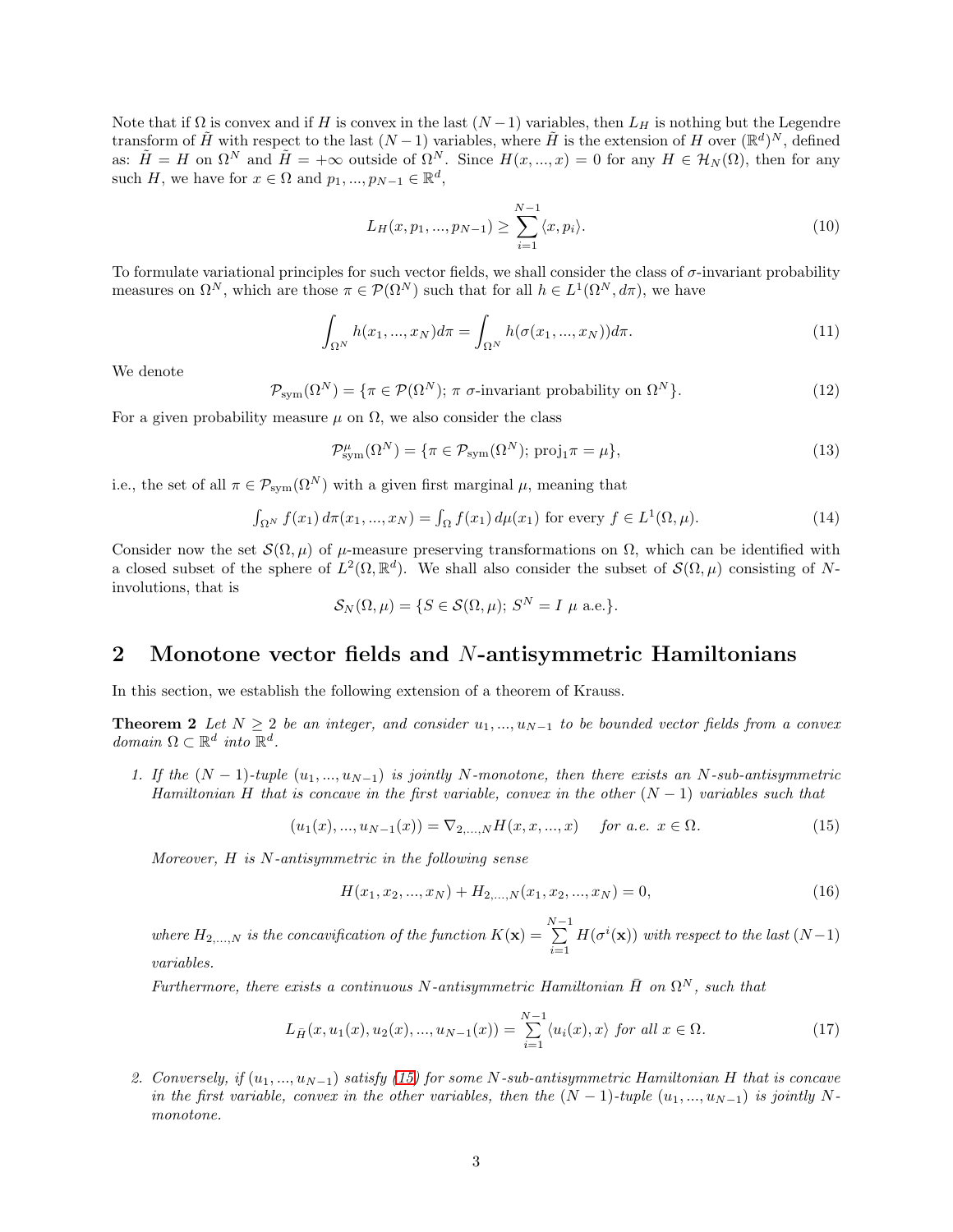**Remark 3** Note that in the case  $N = 2$ ,  $K(\mathbf{x}) = H(x_2, x_1)$  is concave with respect to  $x_2$ , hence  $H_2(x_1, x_2) =$  $H(x_2, x_1)$ , and [\(16\)](#page-3-1) becomes

$$
H(x_1, x_2) + H(x_2, x_1) = 0,
$$

thus H is antisymmetric, recovering well-known results  $[9]$ ,  $[4]$ ,  $[7]$ ,  $[8]$ .

<span id="page-4-1"></span>We start with the following lemma.

**Lemma 4** Assume the  $(N-1)$ -tuple of bounded vector fields  $(u_1, ..., u_{N-1})$  on  $\Omega$  is jointly N-monotone. Let  $f(x_1, ..., x_n) := \sum_{l=1}^{N-1} \langle u_l(x_1), x_1 - x_{l+1} \rangle$  and consider the function  $\tilde{f}(x_1, ..., x_n)$  to be the convexification of f with respect to the first variable, that is

$$
\tilde{f}(x_1, x_2, ..., x_N) = \inf \left\{ \sum_{k=1}^n \lambda_k f(x_1^k, x_2, ..., x_N) : n \in \mathbb{N}, \lambda_k \ge 0, \sum_{k=1}^n \lambda_k = 1, \sum_{k=1}^n \lambda_k x_1^k = x_1 \right\}.
$$
 (18)

Then,  $\tilde{f}$  satisfies the following properties:

- 1.  $f \geq \tilde{f}$  on  $\Omega^N$ ;
- 2.  $\tilde{f}$  is convex in the first variable and concave with respect to the other variables;
- 3.  $\tilde{f}(x, x, ..., x) = 0$  for each  $x \in \Omega$ ,
- 4.  $\tilde{f}$  satisfies

<span id="page-4-0"></span>
$$
\sum_{i=0}^{N-1} \tilde{f}(\sigma^i(x_1, ..., x_N)) \ge 0 \text{ on } \Omega^N. \tag{19}
$$

**Proof:** Since the  $(N-1)$ -tuple  $(u_1, ..., u_{N-1})$  is jointly N-monotone, it is easy to see that the function

$$
f(x_1, ..., x_n) := \sum_{l=1}^{N-1} \langle u_l(x_1), x_1 - x_{l+1} \rangle
$$

is linear in the last  $(N-1)$  variables, that  $f(x, x, ..., x) = 0$ , and that

$$
\sum_{i=0}^{N-1} f(\sigma^i(x_1, ..., x_N)) \ge 0 \text{ on } \Omega^N. \tag{20}
$$

It is also clear that  $f \geq \tilde{f}$ , that  $\tilde{f}$  is convex with respect to the first variable  $x_1$ , and that it is concave with respect to the other variables  $x_2, ..., x_N$ , since f itself is concave (actually linear) with respect to  $x_2, ..., x_n$ . We now show that  $\tilde{f}$  satisfies [\(19\)](#page-4-0).

For that, we fix  $x_1, x_2, ..., x_N$  in  $\Omega$  and consider  $(x_1^k)_{k=1}^n$ <br> $\sum_{k=1}^n \lambda_k = 1$  and  $\sum_{k=1}^n \lambda_k x_1^k = x_1$ . For each k, we have For that, we fix  $x_1, x_2, ..., x_N$  in  $\Omega$  and consider  $(x_1^k)_{k=1}^n$  in  $\Omega$ , and  $(\lambda_k)_k$  in  $\mathbb R$  such that  $\lambda_k \geq 0$  such that  $\sum_{k=1}^n \lambda_k = 1$  and  $\sum_{k=1}^n \lambda_k x_1^k = x_1$ . For each k, we have

$$
f(x_1^k, x_2, ..., x_N) + f(x_2, ..., x_N, x_1^k) + ... + f(x_N, x_1^k, x_2, ..., x_{N-1}) \ge 0.
$$

Multiplying by  $\lambda_k$ , summing over k, and using that f is linear in the last  $(N-1)$ -variables, we have

$$
\sum_{k=1}^{n} \lambda_k f(x_1^k, x_2, ..., x_N) + f(x_2, ..., x_N, x_1) + ... + f(x_N, x_1, x_2, ..., x_{N-1}) \ge 0.
$$

By taking the infimum, we obtain

$$
\tilde{f}(x_1, x_2, ..., x_N) + \sum_{i=1}^{N-1} f(\sigma^i(x_1, x_2, ..., x_N)) \ge 0.
$$

Let now  $n \in \mathbb{N}$ ,  $\lambda_k \ge 0$ ,  $x_N^k \in \Omega$  be such that  $\sum_{k=1}^n \lambda_k = 1$  and  $\sum_{k=1}^n \lambda_k x_2^k = x_2$ . We have for every  $1 \le k \le n$ ,

$$
\tilde{f}(x_1, x_2^k, x_3, ..., x_N) + f(x_2^k, x_3, ..., x_1) + ... + f(x_N, x_1, x_2^k, x_3, ..., x_{N-1}) \ge 0.
$$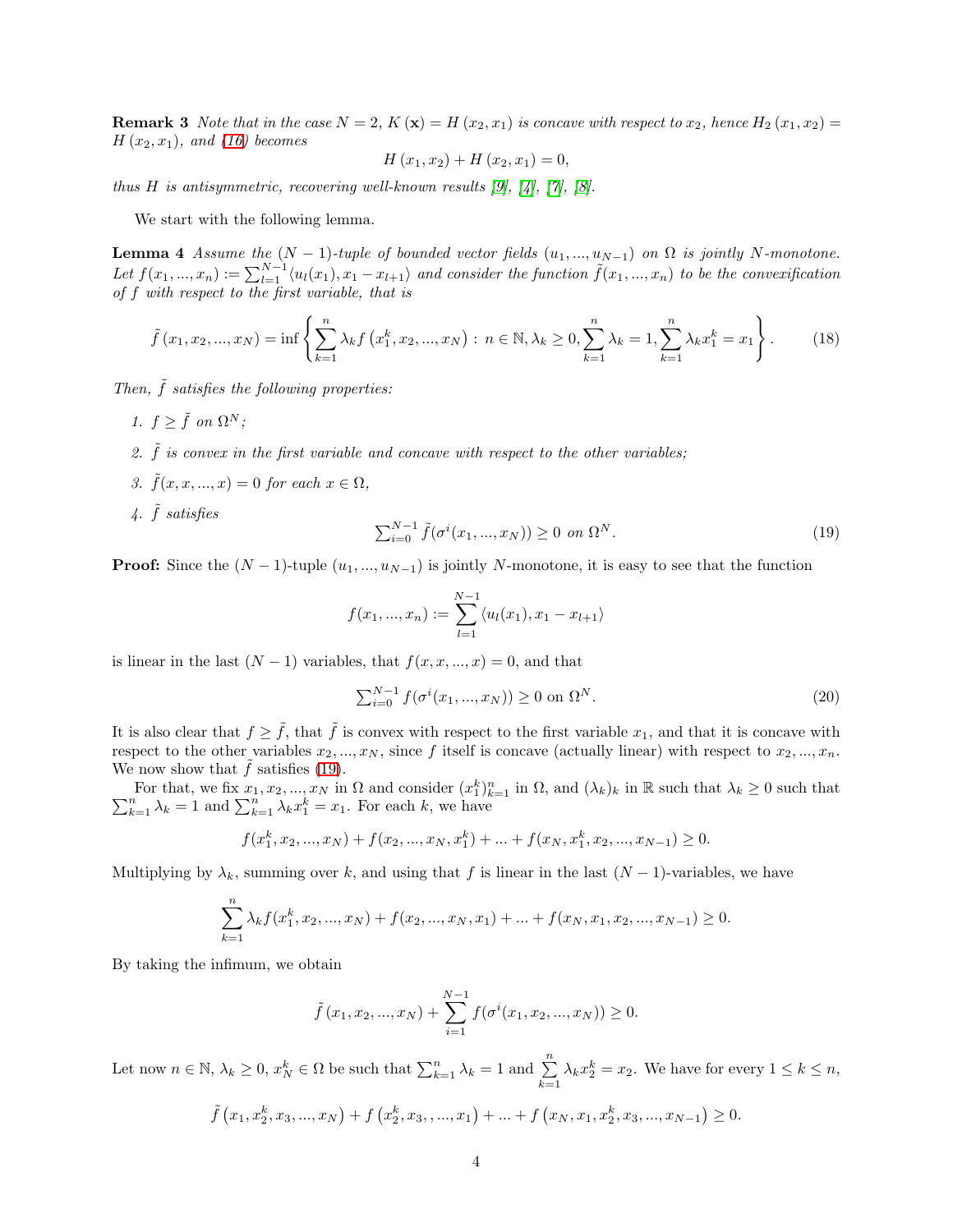Multiplying by  $\lambda_k$ , summing over k and using that  $\tilde{f}$  is convex in the first variable and f is linear in the last  $(N-1)$ -variables, we obtain

$$
\tilde{f}(x_1, x_2, x_3, ..., x_N) + \sum_{k=1}^n \lambda_k f(x_2^k, x_3, ..., x_1) + ... + f(x_N, x_1, x_2, x_3, ..., x_{N-1})
$$
\n
$$
\geq \sum_{k=1}^n \lambda_k \tilde{f}(x_1, x_2^k, x_3, ..., x_N) + \sum_{k=1}^n \lambda_k f(x_2^k, x_3, ..., x_1) + ... + \sum_{k=1}^n \lambda_k f(x_N, x_1, x_2^k, x_3, ..., x_{N-1}) \geq 0.
$$

By taking the infimum over all possible such choices, we get

 $\tilde{f}(x_1, x_2, x_3, ..., x_N) + \tilde{f}(x_2, x_3, ..., x_1) + ... + f(x_N, x_1, x_2, x_3, ..., x_{N-1}) \geq 0.$ 

By repeating this procedure with  $x_3, ..., x_{N-1}$ , we get

$$
\sum_{i=0}^{N-2} \tilde{f}(\sigma^i(x_1, x_2, ..., x_N)) + f(x_N, x_1, x_2, x_3, ..., x_{N-1}) \ge 0.
$$

Finally, since

$$
f(x_N, x_1, x_2, x_3, ..., x_{N-1}) \ge -\sum_{i=0}^{N-2} \tilde{f}(\sigma^i(x_1, x_2, ..., x_N)).
$$

and since  $\tilde{f}$  is concave in the last  $(N-1)$  variables, we have for fixed  $x_1, x_2, ..., x_{N-1}$ , that the function

$$
x_N \to -\sum_{i=0}^{N-2} \tilde{f}(\sigma^i(x_1, x_2, ..., x_N))
$$

is a convex minorant of  $x_N \to f(x_N, x_1, x_2, x_3, ..., x_{N-1})$ . It follows that

$$
f(x_N, x_1, x_2, x_3, ..., x_{N-1}) \ge \tilde{f}(x_N, x_1, x_2, x_3, ..., x_{N-1}) \ge -\sum_{i=0}^{N-2} \tilde{f}(\sigma^i(x_1, x_2, ..., x_N)),
$$

which finally implies that  $\sum_{i=0}^{N-1} \tilde{f}(\sigma^i(x_1, x_2, ..., x_N)) \geq 0$ .

This clearly implies that  $\tilde{f}(x, x, ..., x) \geq 0$  for any  $x \in \Omega$ . On the other hand, since  $\tilde{f}(x, x, ..., x) \leq$  $f(x, x, ..., x) = 0$ , we get that  $f(x, x, ..., x) = 0$  for all  $x \in \Omega$ .

**Proof of Theorem [2:](#page-3-2)** Assume the  $(N-1)$ -tuple of vector fields  $(u_1, ..., u_{N-1})$  is jointly N-monotone on  $\Omega$ , and consider the function  $f(x_1, ..., x_n) := \sum_{l=1}^{N-1} \langle u_l(x_1), x_1 - x_{l+1} \rangle$  as well as its convexification with respect to the first variable  $\hat{f}(x_1, ..., x_n)$ .

By Lemma [4,](#page-4-1) the function  $\psi(x_1, ..., x_n) := -\tilde{f}(x_1, ..., x_n)$  satisfies the following properties

- (i)  $x_1 \rightarrow \psi(x_1, ..., x_n)$  is concave;
- (ii)  $(x_2, x_3, ..., x_N) \to \psi(x_1, ..., x_n)$  is convex;
- (iii)  $\psi(x_1, ..., x_n) \ge -f(x_1, ..., x_n) = \sum_{l=1}^{N-1} \langle u_l(x_1), x_{l+1} x_1 \rangle;$
- (iv)  $\psi$  is N-sub-antisymmetric.

Consider now the family H of functions  $H : \Omega^N \to \mathbb{R}$  such that

1. 
$$
H(x_1, x_2, ..., x_N) \ge \sum_{l=1}^{N-1} \langle u_l(x_1), x_{l+1} - x_1 \rangle
$$
 for every N-tuple  $(x_1, ..., x_N)$  in  $\Omega^N$ ;

- 2. H is concave in the first variable;
- 3. H is jointly convex in the last  $(N-1)$  variables;
- 4. H is N-sub-antisymmetric.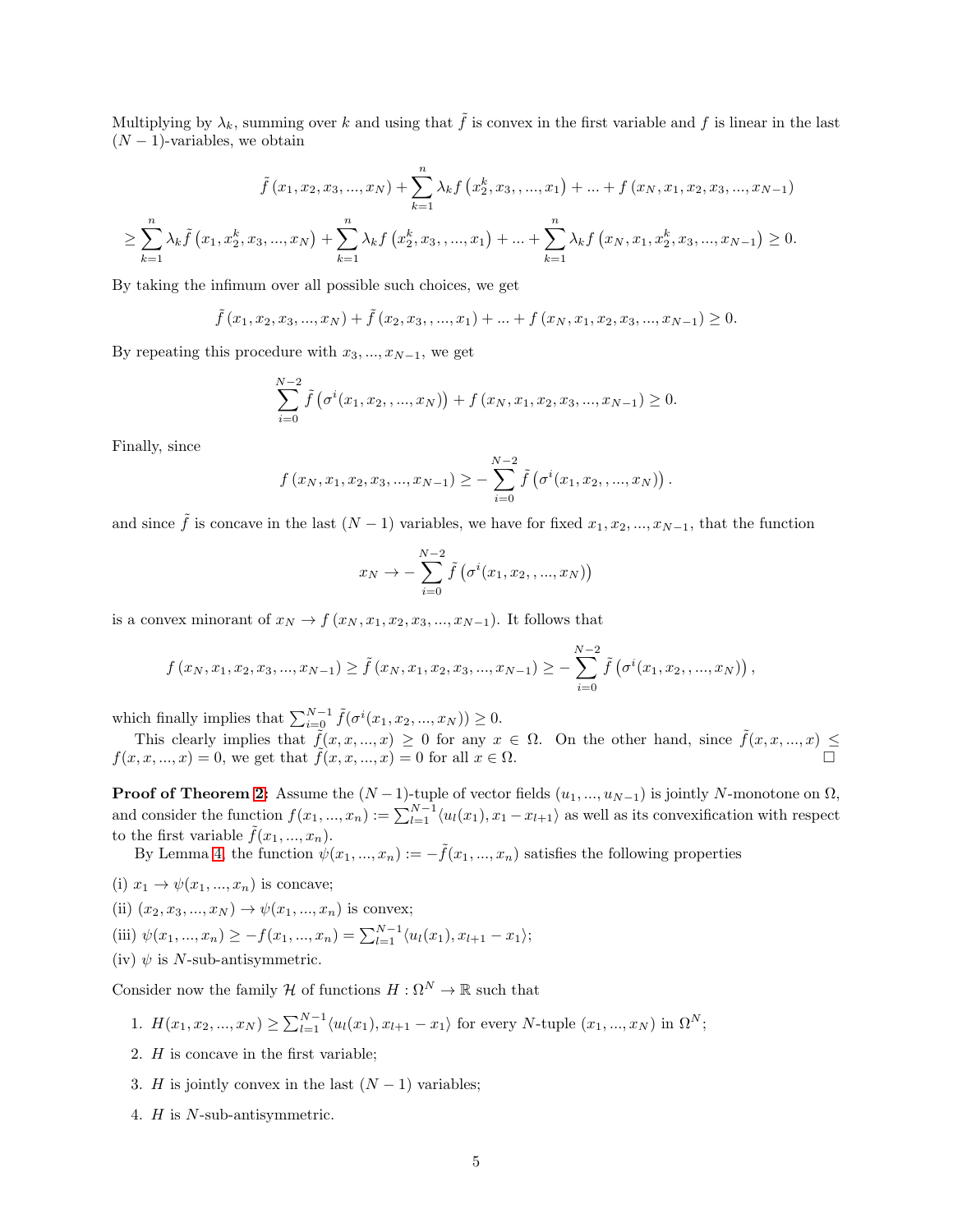Note that  $\mathcal{H} \neq \emptyset$  since  $\psi$  belongs to H. Moreover, by N-subsymmetry, any  $H \in \mathcal{H}$  satisfies for all  $\mathbf{x} = (x_1, ..., x_N) \in \Omega^N,$ 

$$
H(\mathbf{x}) \le -\sum_{i=1}^{N-1} H(\sigma^i(\mathbf{x})) \le -\sum_{i=1}^{N-1} \psi(\sigma^i(\mathbf{x})).
$$
\n(21)

This also yields that

$$
\sum_{\ell=1}^{N-1} \langle u_{\ell}(x_1), x_{\ell+1} - x_1 \rangle \le H(\mathbf{x}) \le -\sum_{i=2}^{N} \sum_{\ell=1}^{N-1} \langle u_{\ell}(x_i), x_i - x_{i+\ell} \rangle, \tag{22}
$$

where we denote  $x_{i+N} := x_i$  for  $i = 1, ..., \ell$ . This yields that  $H(x, x, ..., x) = 0$  for every  $H \in \mathcal{H}$  and any  $x \in \Omega$ .

On the other hand, it is easy to see that every directed family  $(H_i)_i$  in H has a supremum  $H_\infty \in \mathcal{H}$ , meaning that  $H$  is a Zorn family, and therefore it has a maximal element  $H$ .

Consider now the function

$$
\bar{H}(\mathbf{x}) = \frac{(N-1)H(\mathbf{x}) - \sum_{i=1}^{N-1} H(\sigma^i(\mathbf{x}))}{N},
$$

and note that

(i)  $H$  is N-antisymmetric, since

$$
\bar{H}(\mathbf{x}) = \frac{1}{N} \sum_{i=1}^{N-1} [H(\mathbf{x}) - H(\sigma^{i}(\mathbf{x}))],
$$

and each  $K_i(\mathbf{x}) := H(\mathbf{x}) - H(\sigma^i(\mathbf{x}))$  is N-antisymmetric.

(ii)  $\bar{H} \geq H$  on  $\Omega^N$ , since

$$
N[\bar{H}(\mathbf{x}) - H(\mathbf{x})] = -\sum_{i=0}^{N-1} H(\sigma^i(\mathbf{x})) \ge 0,
$$

because  $H$  itself is  $N$ -sub-antisymmetric.

The maximality of H would have implied that  $H = \overline{H}$  is N-antisymmetric if only  $\overline{H}$  was jointly convex in the last  $(N-1)$ -variables, but since this is not necessarily the case, we consider for  $\mathbf{x} = (x_1, x_2, ..., x_N)$ , the function

$$
K(x_1, x_2, ..., x_N) = K(\mathbf{x}) := -\sum_{i=1}^{N-1} H(\sigma^i(\mathbf{x})),
$$

which is already concave in the first variable  $x_1$ . Its convexification in the last  $(N-1)$ -variables, that is

$$
K^{2,\ldots,N}(\mathbf{x}) = \inf \left\{ \sum_{i=1}^{n} \lambda_i K(x_1, x_2^i, ..., x_N^i); \ \lambda_i \ge 0, \sum_{i=1}^{n} \lambda_i (x_2^i, ..., x_N^i, 1) = (x_2, ..., x_N, 1) \right\},\
$$

is still concave in the first variable, but is now convex in the last  $(N-1)$  variables. Moreover,

$$
H \le K^{2,\dots,N} \le K = -\sum_{i=1}^{N-1} H \circ \sigma^i.
$$
 (23)

Indeed,  $K^{2,...,N} \leq K$  from the definition of  $K^{2,...,N}$ , while  $H \leq K^{2,...,N}$  because  $H \leq K$  and H is already convex in the last  $(N-1)$ -variables. It follows that

$$
H \le \frac{(N-1)H + K^{2,...,N}}{N} \le \frac{(N-1)H + K}{N} = \frac{(N-1)H - \sum_{i=1}^{N-1} H \circ \sigma^i}{N} = \bar{H}.
$$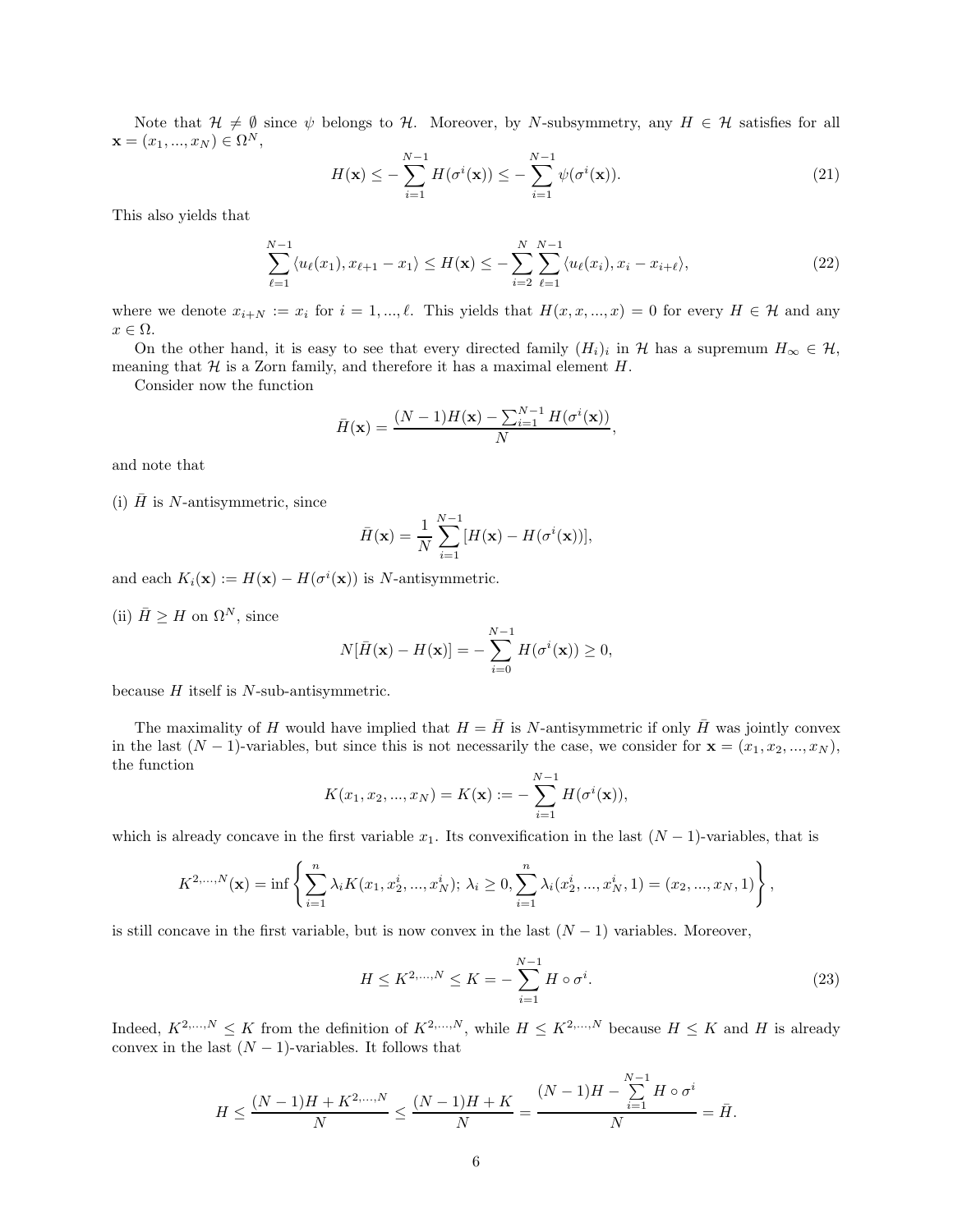The function  $H' = \frac{(N-1)H + K^{2,\ldots,N}}{N}$  $\frac{N+K^{2,\ldots,N}}{N}$  belongs to the family H and therefore  $H = H'$  by the maximality of H. This finally yields that H is N-sub-antisymmetric, that  $H(x, x, x) = 0$  for all  $x \in \Omega$  and that

 $H(\mathbf{x}) + H_{2,...,N}(\mathbf{x}) = 0$  for every  $\mathbf{x} \in \Omega^N$ ,

where  $H_{2,...,N} = -K^{2,...,N}$ , which for a fixed  $x_1$ , is nothing but the concavification of  $(x_2,...,x_N) \rightarrow$  $\sum_{i=1}^{N-1} H(\sigma^i(x_1, x_2, ..., x_N)).$ 

Note now that since for any  $x_1, ..., x_N$  in  $\Omega$ ,

<span id="page-7-3"></span>
$$
H(x_1, x_2, ... x_N) \ge \sum_{\ell=1}^{N-1} \langle u_{\ell}(x_1), x_{\ell+1} - x_1 \rangle,
$$
\n(24)

and

<span id="page-7-2"></span>
$$
H(x_1, x_1, ..., x_1) = 0,\t\t(25)
$$

we have

<span id="page-7-1"></span>
$$
H(x_1, x_2, ..., x_N) - H(x_1, ..., x_1) \ge \sum_{\ell=1}^{N-1} \langle u_{\ell}(x_1), x_{\ell+1} - x_1 \rangle.
$$
 (26)

Since H is convex in the last  $(N-1)$  variables, this means that for all  $x \in \Omega$ , we have

<span id="page-7-0"></span> $(u_1(x), u_2(x), ..., u_{N-1}(x)) \in \partial_{2,...,N} H(x, x, ..., x).$  (27)

as claimed in [\(15\)](#page-3-0). Note that this also yield that

$$
L_H(x, u_1(x), ..., u_{N-1}(x)) + H(x, x, ..., x) = \sum_{\ell=1}^{N-1} \langle u_\ell(x), x \rangle \text{ for all } x \in \Omega.
$$

In other words,  $L_H(x, u_1(x), ..., u_{N-1}(x)) = \sum_{\ell=1}^{N-1} \int_{\Omega} \langle u_{\ell}(x), x \rangle$  for all  $x \in \Omega$ . As above, consider

$$
\bar{H}(\mathbf{x}) = \frac{(N-1)H(\mathbf{x}) - \sum_{i=1}^{N-1} H(\sigma^i(\mathbf{x}))}{N}.
$$

We have that  $\bar{H} \in \mathcal{H}_N(\Omega)$  and  $\bar{H} \geq H$ , and therefore  $L_{\bar{H}} \leq L_H$ . On the other hand, we have for all  $x \in \Omega$ ,

$$
L_{\bar{H}}(x, u_1(x), ..., u_{N-1}(x)) = L_{\bar{H}}(x, u_1(x), ..., u_{N-1}(x)) + \bar{H}(x, x, ..., x) \ge \sum_{\ell=1}^{N-1} \langle u_\ell(x), x \rangle.
$$

To prove [\(17\)](#page-3-3), we use the appendix in [\[6\]](#page-13-5) to deduce that for  $i = 2, ..., N$ , the gradients  $\nabla_i H(x, x, ..., x)$ actually exist for a.e.  $x$  in  $\Omega$ .

The converse is straightforward since if [\(27\)](#page-7-0) holds, then [\(26\)](#page-7-1) does, and since we also have [\(25\)](#page-7-2), then the property that  $(u_1, ..., u_{N-1})$  is jointly N-monotone follows from [\(24\)](#page-7-3) and the sub-antisymmetry of H.  $\Box$ 

In the case of a single N-monotone vector field, we can obviously apply the above theorem to the  $(N-1)$ tuple  $(u, 0, ..., 0)$  which is then N-monotone to find a N-sub-antisymmetric Hamiltonian H, which is concave in the first variable, convex in the last  $(N-1)$  variables such that

$$
(-u(x), u(x), 0, ..., 0) = \nabla H(x, x, ..., x) \quad \text{for a.e. } x \in \Omega.
$$
 (28)

However, in this case we can restrict ourselves to N-cyclically sub-antisymmetric functions of two variables and establish the following extension of the Theorem of Krauss.

**Theorem 5** If u is N-cyclically monotone on  $\Omega$ , then there exists a concave-convex function of two variables F that is N-cyclically sub-antisymmetric, such that

$$
(-u(x), u(x) \in \partial F(x, x) \text{ for all } x \in \Omega,
$$
\n
$$
(29)
$$

where  $\partial H$  is the sub-differential of H as a concave-convex function [\[11\]](#page-13-6). Moreover,

$$
u(x) = \nabla_2 F(x, x) \text{ for a.e. } x \in \Omega. \tag{30}
$$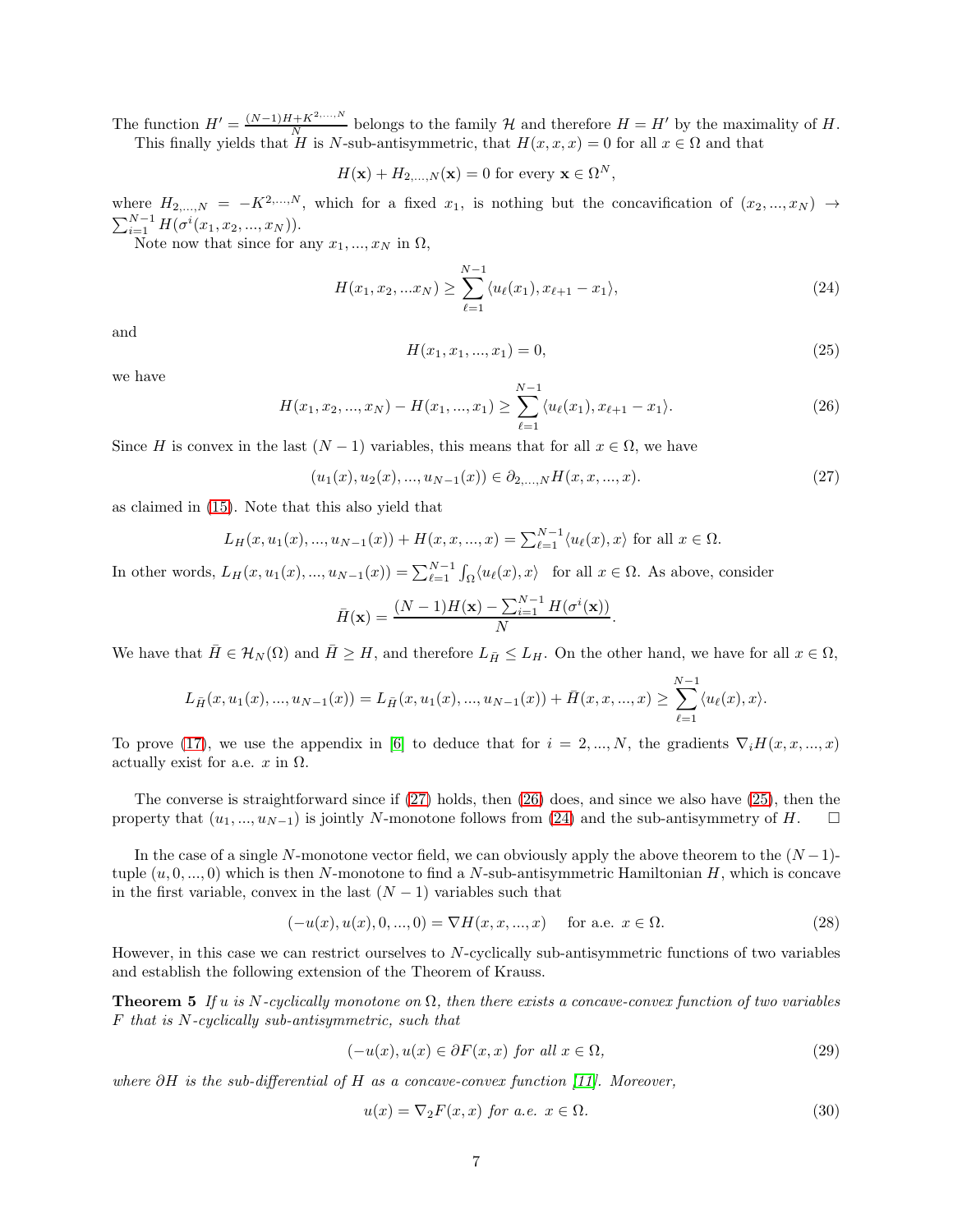**Proof:** Let  $f(x, y) = \langle u(x), x - y \rangle$  and let  $f^1(x, y)$  be its convexification in x for fixed y, that is

$$
f^{1}(x, y) = \inf \left\{ \sum_{k=1}^{n} \lambda_{k} f(x_{k}, y) : \lambda_{k} \ge 0, \sum_{k=1}^{n} \lambda_{k} = 1, \sum_{k=1}^{n} \lambda_{k} x_{k} = x \right\}.
$$
 (31)

Since  $f(x, x) = 0$ , f is linear in y, and  $\sum_{i=1}^{N} f(x_i, x_{i+1}) \ge 0$  for any cyclic family  $x_1, ..., x_N, x_{N+1} = x_1$  in  $\Omega$ , it is easy to show that  $f \geq f^1$  on  $\Omega$ ,  $f^1$  is convex in the first variable and concave with respect to the second,  $f^1(x, x) = 0$  for each  $x \in \Omega$ , and that  $f^1$  is N-cyclically supersymmetric in the sense that for any cyclic family  $x_1, ..., x_N, x_{N+1} = x_1$  in  $\Omega$ , we have  $\sum_{i=1}^{N} f^1(x_i, x_{i+1}) \ge 0$ .

Consider now  $F(x, y) = -f<sup>1</sup>(x, y)$  and note that  $x \to F(x, y)$  is concave,  $y \to F(x, y)$  is convex,  $F(x, y) \ge$  $-f(x, y) = \langle u(x), y - x \rangle$  and F is N-cyclically sub-antisymmetric. By the antisymmetry, we have

$$
\langle u(x_1), x_2 - x_1 \rangle \le F(x_1, x_2) \le \langle u(x_2), x_2 - x_1 \rangle,\tag{32}
$$

which yields that  $(-u(x), u(x)) \in \partial F(x, x)$  for all  $x \in \Omega$ .

Since F is anti-symmetric and concave-convex, the possibly multivalued map  $x \to \partial_2 F(x, x)$  is monotone on  $\Omega$ , and therefore single-valued and differentiable almost everywhere [\[10\]](#page-13-0). This completes the proof.

**Remark 6** Note that we cannot expect to have a function F such that  $\sum_{n=1}^{N}$  $\sum_{i=1} F(x_i, x_{i+1}) = 0$  for all cyclic families  $x_1, ..., x_N, x_{N+1} = x_1$  in  $\Omega$ . Actually, we believe that the only function satisfying such an N-antisymmetry for  $N \geq 3$  must be of the form  $F(x, y) = f(x) - f(y)$ . This is the reason why one needs to consider functions of N-variables in order to get N-antisymmetry. In other words, the function defined by

$$
H(x_1, x_2, ..., x_N) := \frac{(N-1)F(x_1, x_2) - \sum_{i=2}^{N-1} F(x_i, x_{i+1})}{N},
$$
\n(33)

is N-antisymmetric in the sense of [\(6\)](#page-2-0) and  $H(x_1, x_2..., x_N) \ge F(x_1, x_2)$  for all  $(x_1, x_2..., x_N)$  in  $\Omega^N$ .

### 3 Variational characterization of monotone vector fields

In order to simplify the exposition, we shall always assume in the sequel that  $d\mu$  is Lebesgue measure dx normalized to be a probability on  $\Omega$ . We shall also assume that  $\Omega$  is convex and that its boundary has measure zero.

<span id="page-8-0"></span>**Theorem 7** Let  $u_1, ..., u_{N-1} : \Omega \to \mathbb{R}^d$  be bounded measurable vector fields. The following properties are then equivalent:

- 1. The  $(N-1)$ -tuple  $(u_1, ..., u_{N-1})$  is jointly N-monotone a.e., that is there exists a measure zero set  $\Omega_0$ such that  $(u_1, ..., u_{N-1})$  is jointly N-monotone on  $\Omega \setminus \Omega_0$ .
- 2. The infimum of the following Monge-Kantorovich problem

$$
\inf \left\{ \int_{\Omega^N} \sum_{\ell=1}^{N-1} \langle u(x_1), x_1 - x_{\ell+1} \rangle d\pi(x_1, x_2, ..., x_N) \rangle; \ \pi \in \mathcal{P}_{\text{sym}}^{\mu}(\Omega^N) \right\} \tag{34}
$$

is equal to zero, and is therefore attained by the push-forward of  $\mu$  by the map  $x \to (x, x, ..., x)$ .

3.  $(u_1, ..., u_{N-1})$  is in the polar of  $\mathcal{S}_N(\Omega, \mu)$  in the following sense,

$$
\inf \left\{ \int_{\Omega} \sum_{\ell=1}^{N-1} \langle u_{\ell}(x), x - S^{\ell} x \rangle \, d\mu; S \in \mathcal{S}_N(\Omega, \mu) \right\} = 0. \tag{35}
$$

4. The following holds:

$$
\inf \left\{ \int_{\Omega} \sum_{\ell=1}^{N-1} |u_{\ell}(x) - S^{\ell}x|^2 d\mu; S \in \mathcal{S}_N(\Omega, \mu) \right\} = \sum_{\ell=1}^{N-1} \int_{\Omega} |u_{\ell}(x) - x|^2 d\mu. \tag{36}
$$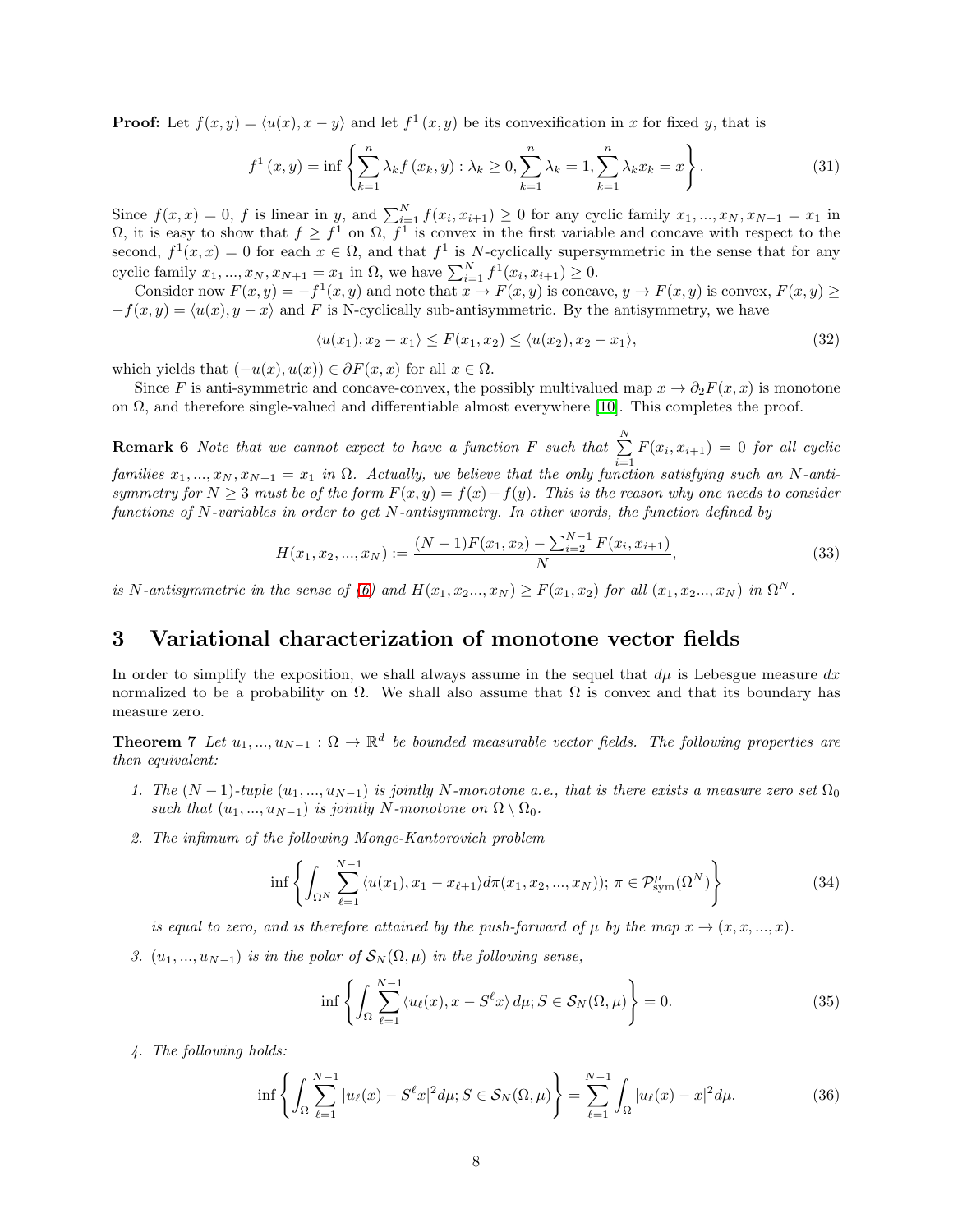5. There exists a N-sub-antisymmetric Hamiltonian H which is concave in the first variable, convex in the last  $(N-1)$  variables such that

$$
(u_1(x),...,u_{N-1}(x)) = \nabla_{2,...,N} H(x,x,...,x) \quad \text{for a.e. } x \in \Omega. \tag{37}
$$

Moreover,  $H$  is  $N$ -symmetric in the sense of [\(16\)](#page-3-1).

6. The following duality holds:

$$
\inf\{\int_{\Omega}L_H(x,u_1(x),...,u_{N-1}(x))d\mu;\ H\in\mathcal{H}_N(\Omega)\}=\sup\{\int_{\Omega}\sum_{\ell=1}^{N-1}\langle u_{\ell}(x),S^{\ell}x\rangle\,d\mu; S\in\mathcal{S}_N(\Omega,\mu)\}
$$

and the latter is attained at the identity map.

We start with the following lemma, which identifies those probabilities in  $\mathcal{P}_{sym}^{\mu}(\Omega^N)$  that are carried by graphs of functions from  $\Omega$  to  $\Omega^N$ .

**Lemma 8** Let  $S : \Omega \to \Omega$  be a  $\mu$ -measurable map, then the following properties are equivalent:

- 1. The image of  $\mu$  by the map  $x \to (x, Sx, ..., S^{N-1}x)$  belongs to  $\mathcal{P}_{sym}^{\mu}(\Omega^N)$ .
- 2. S is  $\mu$ -measure preserving and  $S^{N}(x) = x \mu$ -a.e.
- 3. For any bounded Borel measurable N-antisymmetric H on  $\Omega^N$ , we have  $\int_{\Omega} H(x, Sx, ..., S^{N-1}x) d\mu = 0$ .

**Proof.** It is clear that 1) implies 3) since  $\int_{\Omega^N} H(\mathbf{x}) d\pi(\mathbf{x}) = 0$  for any N-antisymmetric Hamiltonian H and any  $\pi \in \mathcal{P}_{sym}^{\mu}(\Omega^N)$ .

That 2) implies 1) is also straightforward since if  $\pi$  is the push-forward of  $\mu$  by a map of the form  $x \to (x, Sx, ..., S^{N-1}x)$ , where S is a  $\mu$ -measure preserving S with  $S^{N}x = x \mu$  a.e. on  $\Omega$ , then for all  $h \in L^1(\Omega^N, d\pi)$ , we have

$$
\int_{\Omega^N} h(x_1, ..., x_N) d\pi = \int_{\Omega^N} h(x, Sx, ..., S^{N-1}x) d\mu(x) = \int_{\Omega^N} h(Sx, S^2x, ..., S^{N-1}x, S^Nx) d\mu(x)
$$

$$
= \int_{\Omega^N} h(Sx, S^2x, ..., S^{N-1}x, x) d\mu(x) = \int_{\Omega^N} h(\sigma(x_1, ..., x_N)) d\pi.
$$

We now prove that 2) and 3) are equivalent. Assuming first that S is  $\mu$ -measure preserving such that  $S^N = I$  $\mu$  a.e., then for every Borel bounded N-antisymmetric H, we have

$$
\int_{\Omega} H(x, Sx, S^{2}x, ..., S^{N-1}x) d\mu = \int_{\Omega} H(Sx, S^{2}x, ..., S^{N-1}x, x) d\mu
$$

$$
= ... = \int_{\Omega} H(S^{N-1}x, x, Sx, ..., S^{N-2}x) d\mu.
$$

Since  $H$  is  $N$ -antisymmetric, we can see that

$$
H(x, Sx, ..., S^{N-1}x) + H(Sx, S^2x, ..., S^{N-1}x, x) + ...H(S^{N-1}x, x, Sx, ..., S^{N-2}x) = 0.
$$

It follows that  $N \int_{\Omega} H(x, Sx, S^2x, \ldots, S^{N-1}x) d\mu = 0.$ 

For the reverse implication, assume  $\int_{\Omega} H(x, Sx, S^2x, ..., S^{N-1}x)d\mu = 0$  for every N-antisymmetric Hamiltonian  $H$ . By testing this identity with the Hamiltonians

$$
H(x_1, x_2, ..., x_N) = f(x_1) - f(x_i),
$$

where f is any continuous function on  $\Omega$ , one gets that S is  $\mu$ -measure preserving. Now take the Hamiltonian

$$
H(x_1, x_2, ..., x_N) = |x_1 - Sx_N| - |Sx_1 - x_2| - |x_2 - Sx_1| + |Sx_2 - x_3|.
$$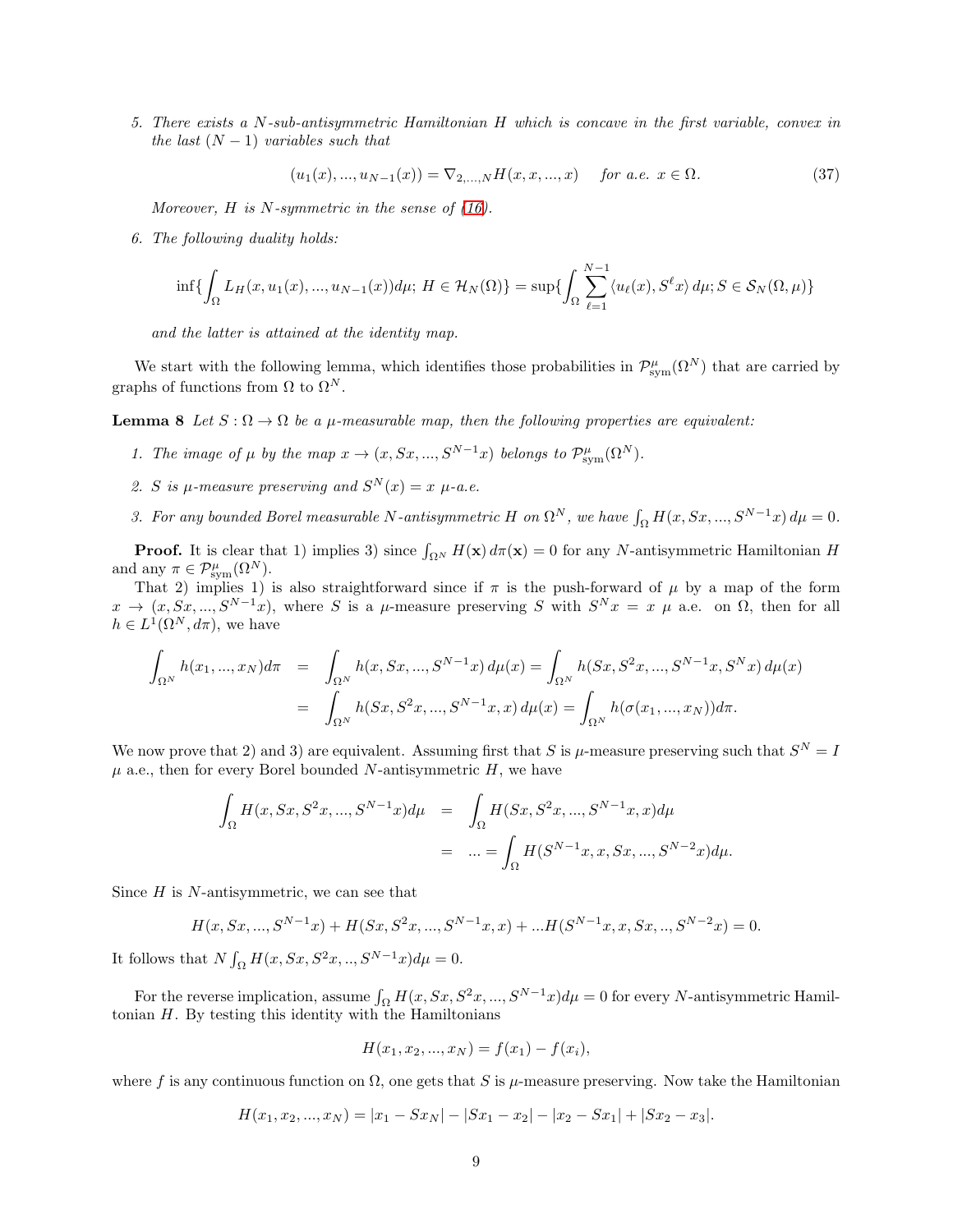Note that  $H \in \mathcal{H}_N(\Omega)$  since it is of the form  $H(x_1,...,x_N) = f(x_1,x_2,x_N) - f(x_2,x_3,x_1)$ . Now test the above identity with such an  $H$  to obtain

$$
0 = \int_{\Omega} H(x, Sx, S^{2}x, ..., S^{N-1}x) d\mu = \int_{\Omega} |x - SS^{N-1}x| d\mu.
$$

It follows that  $S^N = I \mu$  a.e. on  $\omega$ , and we are done.

**Proof of Theorem [7:](#page-8-0)** To show that (1) implies (2), it suffices to notice that if  $\pi$  is a  $\sigma$ -invariant probability measure on  $\Omega^N$  such that  $\text{proj}_1 \pi = \mu$ , then

$$
\int_{\Omega^N} \sum_{\ell=1}^{N-1} \langle u_{\ell}(x_1), x_1 - x_{\ell+1} \rangle d\pi(x_1, ..., x_N) = \frac{1}{N} \sum_{i=1}^N \int_{\Omega^N} \sum_{\ell=1}^{N-1} \langle u_{\ell}(x_i), x_i - x_{i+\ell} \rangle d\pi(x_1, ..., x_N)
$$
  
\n
$$
= \frac{1}{N} \int_{\Omega^N} \left( \sum_{i=1}^N \sum_{\ell=1}^{N-1} \langle u_{\ell}(x_i), x_i - x_{i+\ell} \rangle \right) d\pi(x_1, ..., x_N)
$$
  
\n
$$
\geq 0,
$$

since  $(u_1, ..., u_{N-1})$  is jointly N-monotone. On the other hand, if  $\pi$  is the  $\sigma$ -invariant measure obtained by taking the image of  $\mu := dx$  by  $x \to (x, ..., x)$ , then

$$
\int_{\Omega^N} \sum_{\ell=1}^{N-1} \langle u_{\ell}(x_1), x_1 - x_{\ell+1} \rangle d\pi(x_1, ..., x_N) = 0.
$$

To show that (2) implies (3), let S be a  $\mu$ -measure preserving transformation on  $\Omega$  such that  $S^N = I$   $\mu$  a.e. on Ω. Then the image  $\pi_S$  of  $\mu$  by the map

$$
x \rightarrow (x, Sx, S^2x, ..., S^{N-1}x)
$$

is  $\sigma$ -invariant, hence

$$
\int_{\Omega^N} \sum_{\ell=1}^{N-1} \langle u_\ell(x_1), x_1 - x_{\ell+1} \rangle d\pi_S(x_1, ..., x_N) = \int_{\Omega} \sum_{\ell=1}^{N-1} \langle u_\ell(x), x - S^\ell x \rangle d\mu \ge 0.
$$

By taking  $S = I$ , we get that the infimum is necessarily zero.

The equivalence of (3) and (4) follows immediately from developing the square.

We now show that (3) implies (1). For that take N points  $x_1, x_2, ..., x_N$  in  $\Omega$ , and let  $R > 0$  be such that  $B(x_i, R) \subset \Omega$ . Consider the transformation

$$
S_R(x) = \begin{cases} x - x_1 + x_2 \text{ for } x \in B(x_1, R) \\ x - x_2 + x_3 \text{ for } x \in B(x_2, R) \\ \dots \\ x - x_N + x_1 \text{ for } x \in B(x_N, R) \\ x \text{ otherwise} \end{cases}
$$

It is easy to see that  $S_R$  is a measure preserving transformation and that  $S_R^N = Id$ . We then have

$$
0 \leq \int_{\Omega} \sum_{\ell=1}^{N-1} \langle u_{\ell}(x), x - S_{R}^{\ell} x \rangle \, d\mu \leq \sum_{i=1}^{N} \int_{B(x_i, R)} \sum_{\ell=1}^{N-1} \langle u_{\ell}(x), x_i - x_{\ell+i} \rangle \, d\mu.
$$

Letting  $R \to 0$ , we get from Lebesgue's density theorem, that

$$
\frac{1}{|B(x_i,R)|}\int_{B(x_i,R)} \langle u_\ell(x), x_i-x_{\ell+i}\rangle d\mu \to \langle u_\ell(x_i), x_i-x_{\ell+i}\rangle,
$$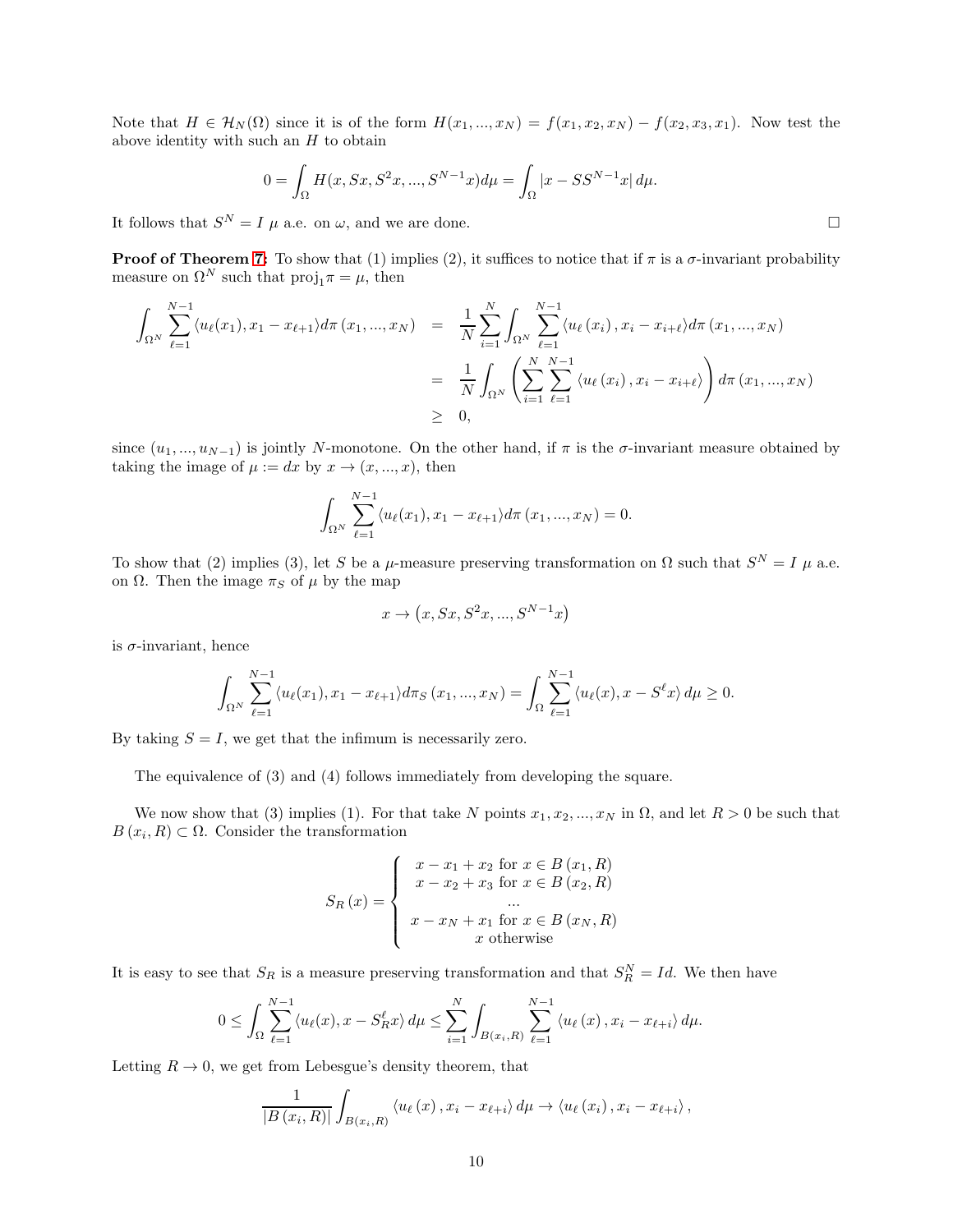from which follows that  $(u_1, ..., u_{N-1})$  are jointly N-monotone a.e. on  $\Omega$ .

The fact that (1) is equivalent to (5) follows immediately from Theorem [2.](#page-3-2) To prove that 5) implies 6) note that for all  $p_i \in \mathbb{R}^d, x \in \Omega, y_i \in \Omega, i = 1, ..., N - 1$ ,

$$
L_H(x, p_1, ..., p_{N-1}) + H(x, y_1, ..., y_{N-1}) \ge \sum_{i=1}^{N-1} \langle p_i, y_i \rangle,
$$

which yields that for any  $S \in \mathcal{S}_N(\Omega, \mu)$ ,

$$
\int_{\Omega} [L_H(x, u_1(x), ..., u_{N-1}(x)) d\mu + H(x, Sx, ..., S^{N-1}x)] d\mu \ge \int_{\Omega} \sum_{\ell=1}^{N-1} \langle u_{\ell}(x), S^{\ell}x \rangle d\mu.
$$

If  $H \in \mathcal{H}_N(\Omega)$  and  $S \in \mathcal{S}_N(\Omega, \mu)$ , we then have  $\int_{\Omega} H(x, Sx, ..., S^{N-1}x)d\mu = 0$ , and therefore

$$
\int_{\Omega} L_H(x, u_1(x), ..., u_{N-1}(x)) d\mu \ge \int_{\Omega} \sum_{\ell=1}^{N-1} \langle u_{\ell}(x), S^{\ell} x \rangle d\mu.
$$

If now  $H$  is the N-sub-antisymmetric Hamiltonian obtained by 5), which is concave in the first variable, convex in the last  $(N-1)$  variables, then

$$
L_H(x, u_1(x), ..., u_{N-1}(x)) + H(x, x, ..., x) = \sum_{\ell=1}^{N-1} \langle u_{\ell}(x), x \rangle \text{ for all } x \in \Omega \setminus \Omega_0,
$$

and therefore  $\int_{\Omega} L_H(x, u_1(x), ..., u_{N-1}(x)) d\mu = \sum_{\ell=1}^{N-1} \int_{\Omega} \langle u_{\ell}(x), x \rangle d\mu$ .

Consider now

$$
\bar{H}(\mathbf{x}) = \frac{(N-1)H(\mathbf{x}) - \sum_{i=1}^{N-1} H(\sigma^i(\mathbf{x}))}{N}.
$$

As before, we have that  $\overline{H} \in \mathcal{H}_N(\Omega)$  and  $\overline{H} \geq H$ . Since  $L_{\overline{H}} \leq L_H$ , we have that  $\int_{\Omega} L_{\overline{H}}(x, u_1(x), ..., u_{N-1}(x)) d\mu =$  $\sum_{\ell=1}^{N-1} \int_{\Omega} \langle u_{\ell}(x), x \rangle d\mu$  and (6) is proved.

Finally, note that (6) readily implies (3), which means that  $(u_1, ..., u_{N-1})$  is then jointly N-monotone.  $\Box$ 

We now consider again the case of a single N-cyclically monotone vector field.

**Corollary 9** Let  $u : \Omega \to \mathbb{R}^d$  be a bounded measurable vector field. The following properties are then equivalent:

- 1. u is N-cyclically monotone a.e., that is there exists a measure zero set  $\Omega_0$  such that u is N-cyclically monotone on  $\Omega \setminus \Omega_0$ .
- 2. The infimum of the following Monge-Kantorovich problem

$$
\inf \{ \int_{\Omega^N} \langle u(x_1), x_1 - x_2 \rangle d\pi(\mathbf{x}); \ \pi \in \mathcal{P}_{sym}^{\mu}(\Omega^N) \} \tag{38}
$$

is equal to zero, and is therefore attained by the push-forward of  $\mu$  by the map  $x \to (x, x, ..., x)$ .

3. The vector field u is in the polar of  $\mathcal{S}_N(\Omega,\mu)$ , that is

$$
\inf \{ \int_{\Omega} \langle u(x), x - Sx \rangle \, d\mu; S \in \mathcal{S}_N(\Omega, \mu) \} = 0. \tag{39}
$$

4. The projection of u on  $\mathcal{S}_N(\Omega,\mu)$  is the identity map, that is

$$
\inf \{ \int_{\Omega} |u(x) - Sx|^2 d\mu; S \in \mathcal{S}_N(\Omega, \mu) \} = \int_{\Omega} |u(x) - x|^2 d\mu. \tag{40}
$$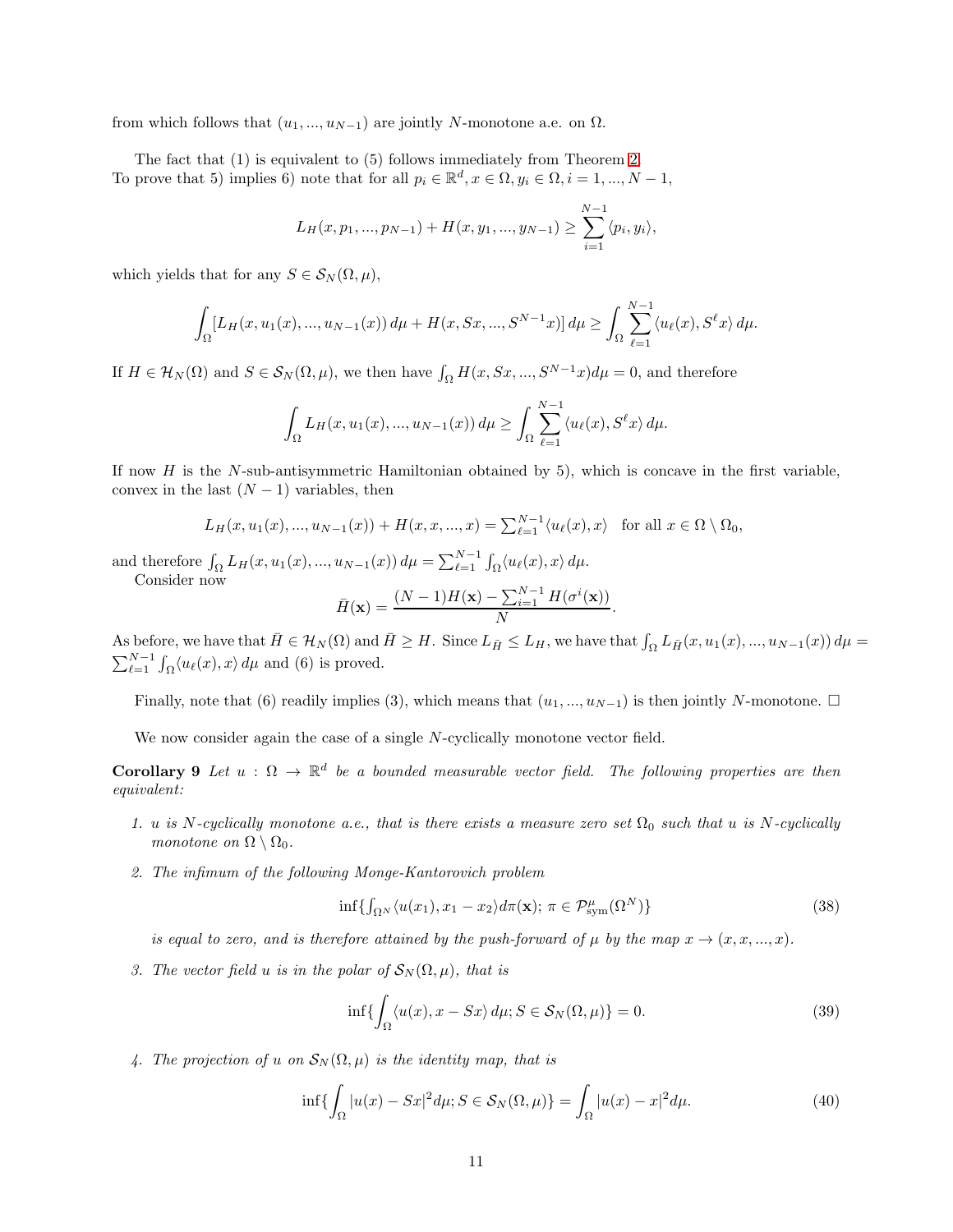5. There exists a N-cyclically sub-antisymmetric function H of two variables, which is concave in the first variable, convex in the second variable such that

$$
u(x) = \nabla_2 H(x, x) \quad \text{for a.e. } x \in \Omega. \tag{41}
$$

6. The following duality holds:

$$
\inf \{ \int_{\Omega} L_H(x, u(x), 0, \ldots, 0) d\mu; H \in \mathcal{H}_N(\Omega) \} = \sup \{ \int_{\Omega} \langle u(x), Sx \rangle d\mu; S \in \mathcal{S}_N(\Omega, \mu) \}
$$

and the latter is attained at the identity map.

**Proof:** This is an immediate application of Theorem [7](#page-8-0) applied to the  $(N-1)$ -tuplet vector fields  $(u, 0, ..., 0)$ , which is clearly jointly N-monotone on  $\Omega \setminus \Omega_0$ , whenever u is N-monotone on  $\Omega \setminus \Omega_0$ .

**Remark 10** Note that the sets of  $\mu$ -measure preserving N-involutions  $(\mathcal{S}_N(\Omega, \mu))_N$  do not form a nested family, that is  $\mathcal{S}_N(\Omega,\mu)$  is not necessarily included in  $\mathcal{S}_M(\Omega,\mu)$ , whenever  $N \leq M$ , unless of course M is a multiple of  $N$ . On the other hand, the above theorem shows that their polar sets, i.e.,

$$
\mathcal{S}_N(\Omega,\mu)^0 = \{u \in L^2(\Omega,\mathbb{R}^d);\,\int_{\Omega} \langle u(x), x - Sx \rangle \, d\mu \ge 0 \text{ for all } S \in \mathcal{S}_N(\Omega,\mu) \},
$$

which coincide with the  $N$ -cyclically monotone maps, satisfy

$$
\mathcal{S}_{N+1}(\Omega,\mu)^0\subset \mathcal{S}_N(\Omega,\mu)^0,
$$

for every  $N \geq 1$ . This can also be seen directly. Indeed, it is clear that a 2-involution is a 4-involution but not necessarily a 3-involution. On the other hand, assume that u is 3-cyclically monotone operator, then for any transformation  $S : \Omega \to \Omega$ , we have

$$
\int_{\Omega} \langle u(x), x - Sx \rangle d\mu + \int_{\Omega} \langle u(Sx), Sx - S^2x \rangle d\mu + \int_{\Omega} \langle u(S^2x), S^2x - x \rangle d\mu \ge 0.
$$

If now  $S$  is measure preserving, we have

$$
\int_{\Omega} \langle u(x), x - Sx \rangle d\mu + \int_{\Omega} \langle u(x), x - Sx \rangle d\mu + \int_{\Omega} \langle u(S^2x), S^2x - x \rangle d\mu \ge 0,
$$

and if  $S^2 = I$ , then  $\int_{\Omega} \langle u(x), x - Sx \rangle d\mu \geq 0$ , which means that  $u \in S_2(\Omega, \mu)^0$ . Similarly, one can show that any  $(N + 1)$ -cyclically monotone operator belongs to  $S_N(\Omega, \mu)^0$ . In other words,  $S_{N+1}(\Omega, \mu)^0 \subset S_N(\Omega, \mu)^0$ for all  $N \geq 2$ . Note that  $\mathcal{S}_1(\Omega, \mu)^0 = \{I\}^0 = L^2(\Omega, \mathbb{R}^d)$ , while

$$
\mathcal{S}(\Omega,\mu)^0=\cap_N\mathcal{S}_N(\Omega,\mu)^0=\{u\in L^2(\Omega,\mathbb{R}^d),u=\nabla\phi\text{ for some convex function }\phi\text{ in }W^{1,2}(\mathbb{R}^d)\},
$$

in view of classical results of Rockafellar [\[11\]](#page-13-6) and Brenier [\[1\]](#page-12-0).

Remark 11 In a forthcoming paper [\[6\]](#page-13-5), the above result is extended to give a similar decomposition for any family of bounded measurable vector fields  $u_1, u_2, ..., u_{N-1}$  on  $\Omega$ . It is shown there that there exists a measure preserving N-involution S on  $\Omega$  and an N-antisymmetric Hamiltonian H on  $\Omega^N$  such that for  $i = 1, ..., N - 1$ , we have

$$
u_i(x) = \nabla_{i+1} H(x, Sx, S^2x, ...S^{N-1}x)
$$
 for a.e.  $x \in \Omega$ .

#### <span id="page-12-0"></span>References

- [1] Y. Brenier, Polar factorization and monotone rearrangement of vector-valued functions, Comm. Pure Appl. Math. 44 (1991), 375-417.
- [2] S. P. Fitzpatrick, Representing monotone operators by convex functions, Proc. Centre for Math. Analysis 20 (1989), 59-65.